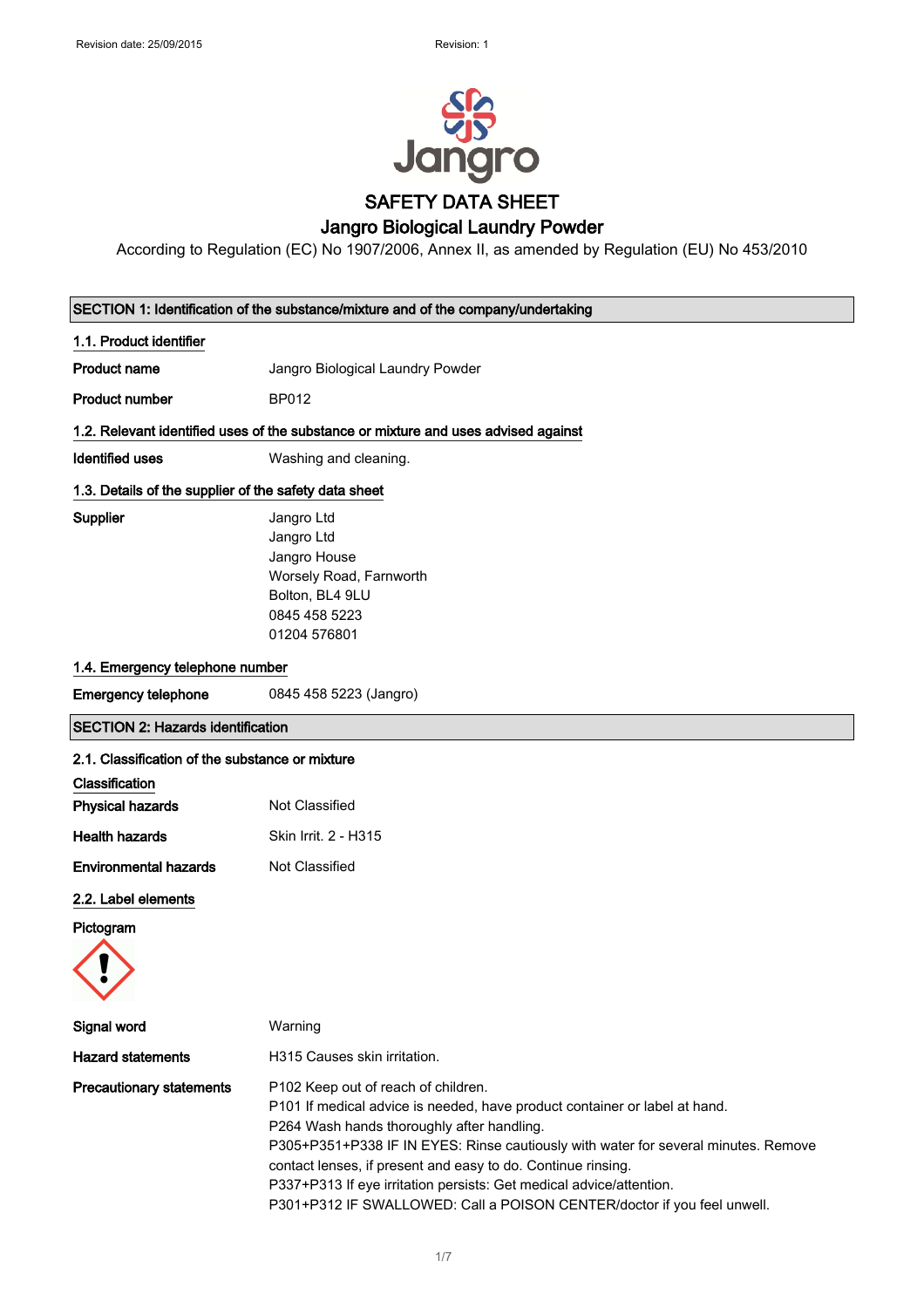#### 2.3. Other hazards

This product does not contain any substances classified as PBT or vPvB.

| <b>SECTION 3: Composition/information on ingredients</b>                                                                                                                        |                      |                        |                                                                                           |        |
|---------------------------------------------------------------------------------------------------------------------------------------------------------------------------------|----------------------|------------------------|-------------------------------------------------------------------------------------------|--------|
| 3.2. Mixtures                                                                                                                                                                   |                      |                        |                                                                                           |        |
| <b>SODIUM CARBONATE</b>                                                                                                                                                         |                      |                        |                                                                                           | 30-60% |
| CAS number: 497-19-8                                                                                                                                                            | EC number: 207-838-8 |                        | REACH registration number: 01-<br>2119485498-19-XXXX                                      |        |
| Classification<br>Eye Irrit. 2 - H319                                                                                                                                           |                      | Xi;R36                 | Classification (67/548/EEC or 1999/45/EC)                                                 |        |
| <b>SODIUM PERBORATE</b>                                                                                                                                                         |                      |                        |                                                                                           | 5-10%  |
| CAS number: 10486-00-7                                                                                                                                                          | EC number:           |                        |                                                                                           |        |
| Classification<br>Eye Dam. 1 - H318<br>Repr. 1B - H360Df<br><b>STOT SE 3 - H335</b>                                                                                             |                      |                        | Classification (67/548/EEC or 1999/45/EC)<br>Repr. Cat. 2;R61 Repr. Cat. 3;R62 Xi;R37,R41 |        |
| SODIUM ALKYL (C10-C14) BENZENE SULPHONATE                                                                                                                                       |                      |                        |                                                                                           | 5-10%  |
| CAS number: 85117-50-6                                                                                                                                                          | EC number: 285-600-2 |                        |                                                                                           |        |
| Classification<br>Skin Irrit. 2 - H315<br>Eye Dam. 1 - H318<br>Acute Tox. 4 - H302                                                                                              |                      | Xn;R22. Xi;R38,R41.    | Classification (67/548/EEC or 1999/45/EC)                                                 |        |
| SODIUM SILICATE CRYSTAL                                                                                                                                                         |                      |                        |                                                                                           | 5-10%  |
| CAS number: 1344-09-8                                                                                                                                                           | EC number: 215-687-4 |                        |                                                                                           |        |
| Classification<br>Skin Irrit. 2 - H315<br>Eye Dam. 1 - H318                                                                                                                     |                      | Xi;R41,R38.            | Classification (67/548/EEC or 1999/45/EC)                                                 |        |
| C12-15 FATTY ALCOHOL 7MOL EO<br>CAS number: 68131-39-5<br>M factor (Acute) = $1$                                                                                                |                      |                        |                                                                                           | 5-10%  |
| Classification<br>Eye Dam. 1 - H318<br>Aquatic Acute 1 - H400<br>Aquatic Chronic 3 - H412<br>The Full Text for all R-Phrases and Hazard Statements are Displayed in Section 16. |                      | Xn;R22. Xi;R41. N;R50. | Classification (67/548/EEC or 1999/45/EC)                                                 |        |

### SECTION 4: First aid measures

4.1. Description of first aid measures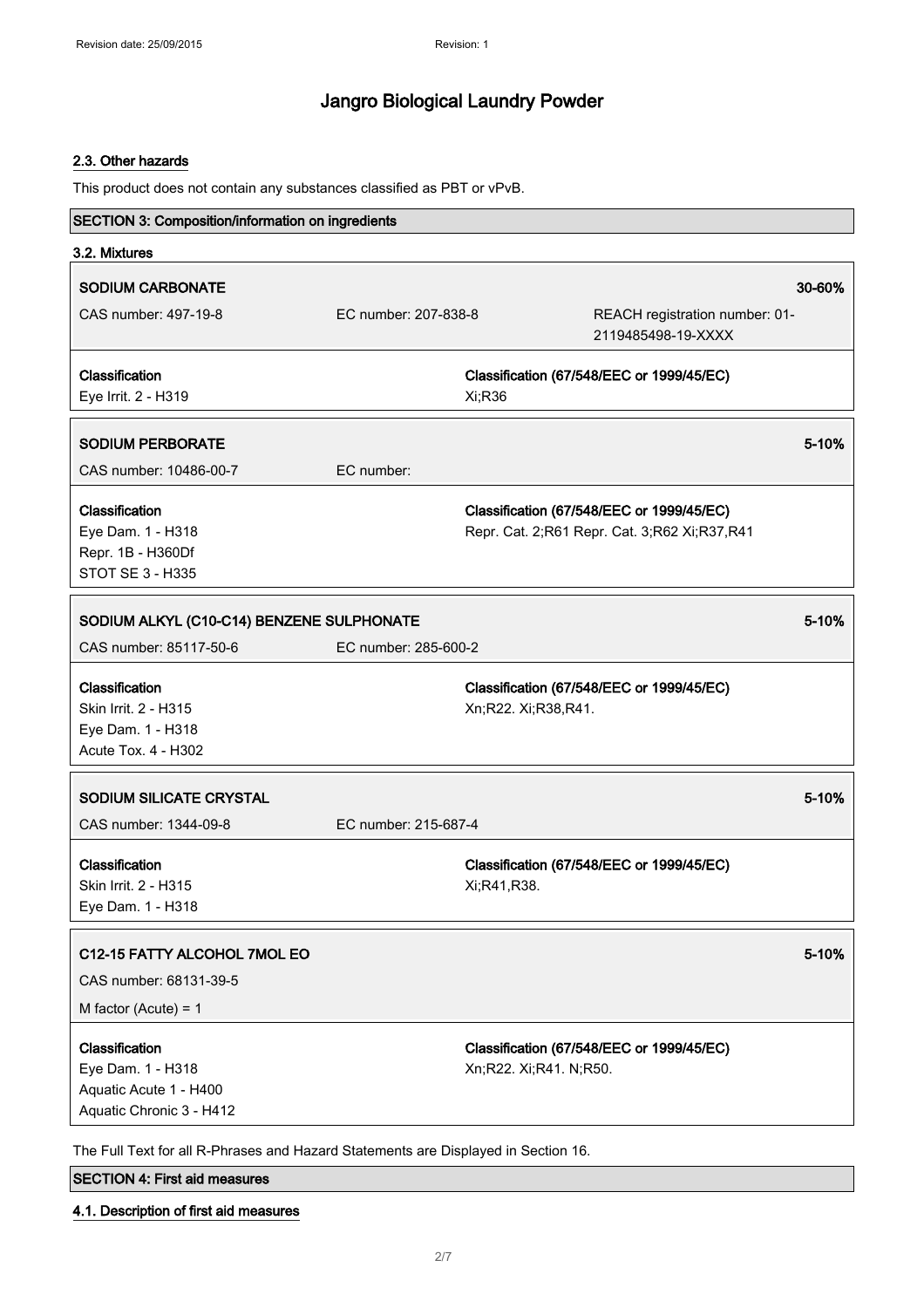| Inhalation                                                 | Move affected person to fresh air at once.                                                                                                                                                                                                                                                                                                                                                                                                           |
|------------------------------------------------------------|------------------------------------------------------------------------------------------------------------------------------------------------------------------------------------------------------------------------------------------------------------------------------------------------------------------------------------------------------------------------------------------------------------------------------------------------------|
| Ingestion                                                  | Rinse mouth thoroughly with water. Give plenty of water to drink. Consult a physician for<br>specific advice.                                                                                                                                                                                                                                                                                                                                        |
| <b>Skin contact</b>                                        | Rinse immediately with plenty of water. Remove contaminated clothing. Get medical attention<br>if irritation persists after washing.                                                                                                                                                                                                                                                                                                                 |
| Eye contact                                                | Immediately flush with plenty of water for at least 15 minutes. Remove any contact lenses and<br>hold eyelids open widely. Get medical attention. Show this Safety Data Sheet to the medical<br>personnel.                                                                                                                                                                                                                                           |
|                                                            | 4.2. Most important symptoms and effects, both acute and delayed                                                                                                                                                                                                                                                                                                                                                                                     |
| Skin contact                                               | Prolonged skin contact may cause redness and irritation.                                                                                                                                                                                                                                                                                                                                                                                             |
| Eye contact                                                | May cause irritation to eyes.                                                                                                                                                                                                                                                                                                                                                                                                                        |
|                                                            | 4.3. Indication of any immediate medical attention and special treatment needed                                                                                                                                                                                                                                                                                                                                                                      |
| Notes for the doctor                                       | No specific recommendations.                                                                                                                                                                                                                                                                                                                                                                                                                         |
| <b>SECTION 5: Firefighting measures</b>                    |                                                                                                                                                                                                                                                                                                                                                                                                                                                      |
| 5.1. Extinguishing media                                   |                                                                                                                                                                                                                                                                                                                                                                                                                                                      |
| Suitable extinguishing media                               | The product is not flammable. Use fire-extinguishing media suitable for the surrounding fire.<br>Foam, carbon dioxide or dry powder.                                                                                                                                                                                                                                                                                                                 |
| 5.2. Special hazards arising from the substance or mixture |                                                                                                                                                                                                                                                                                                                                                                                                                                                      |
| <b>Hazardous combustion</b><br>products                    | No known hazardous decomposition products.                                                                                                                                                                                                                                                                                                                                                                                                           |
| 5.3. Advice for firefighters                               |                                                                                                                                                                                                                                                                                                                                                                                                                                                      |
| Protective actions during<br>firefighting                  | Control run-off water by containing and keeping it out of sewers and watercourses.                                                                                                                                                                                                                                                                                                                                                                   |
| Special protective equipment<br>for firefighters           | Wear positive-pressure self-contained breathing apparatus (SCBA) and appropriate protective<br>clothing.                                                                                                                                                                                                                                                                                                                                             |
| <b>SECTION 6: Accidental release measures</b>              |                                                                                                                                                                                                                                                                                                                                                                                                                                                      |
|                                                            | 6.1. Personal precautions, protective equipment and emergency procedures                                                                                                                                                                                                                                                                                                                                                                             |
| <b>Personal precautions</b>                                | For personal protection, see Section 8. In case of spills, beware of slippery floors and<br>surfaces.                                                                                                                                                                                                                                                                                                                                                |
| 6.2. Environmental precautions                             |                                                                                                                                                                                                                                                                                                                                                                                                                                                      |
| <b>Environmental precautions</b>                           | Collect and dispose of spillage as indicated in Section 13. Do not discharge into drains or<br>watercourses or onto the ground.                                                                                                                                                                                                                                                                                                                      |
| 6.3. Methods and material for containment and cleaning up  |                                                                                                                                                                                                                                                                                                                                                                                                                                                      |
| Methods for cleaning up                                    | Collect spillage with a shovel and broom, or similar and reuse, if possible. Collect and place in<br>suitable waste disposal containers and seal securely. Label the containers containing waste<br>and contaminated materials and remove from the area as soon as possible. Flush<br>contaminated area with plenty of water. Flush contaminated area with plenty of water. Avoid<br>the spillage or runoff entering drains, sewers or watercourses. |
| 6.4. Reference to other sections                           |                                                                                                                                                                                                                                                                                                                                                                                                                                                      |
|                                                            |                                                                                                                                                                                                                                                                                                                                                                                                                                                      |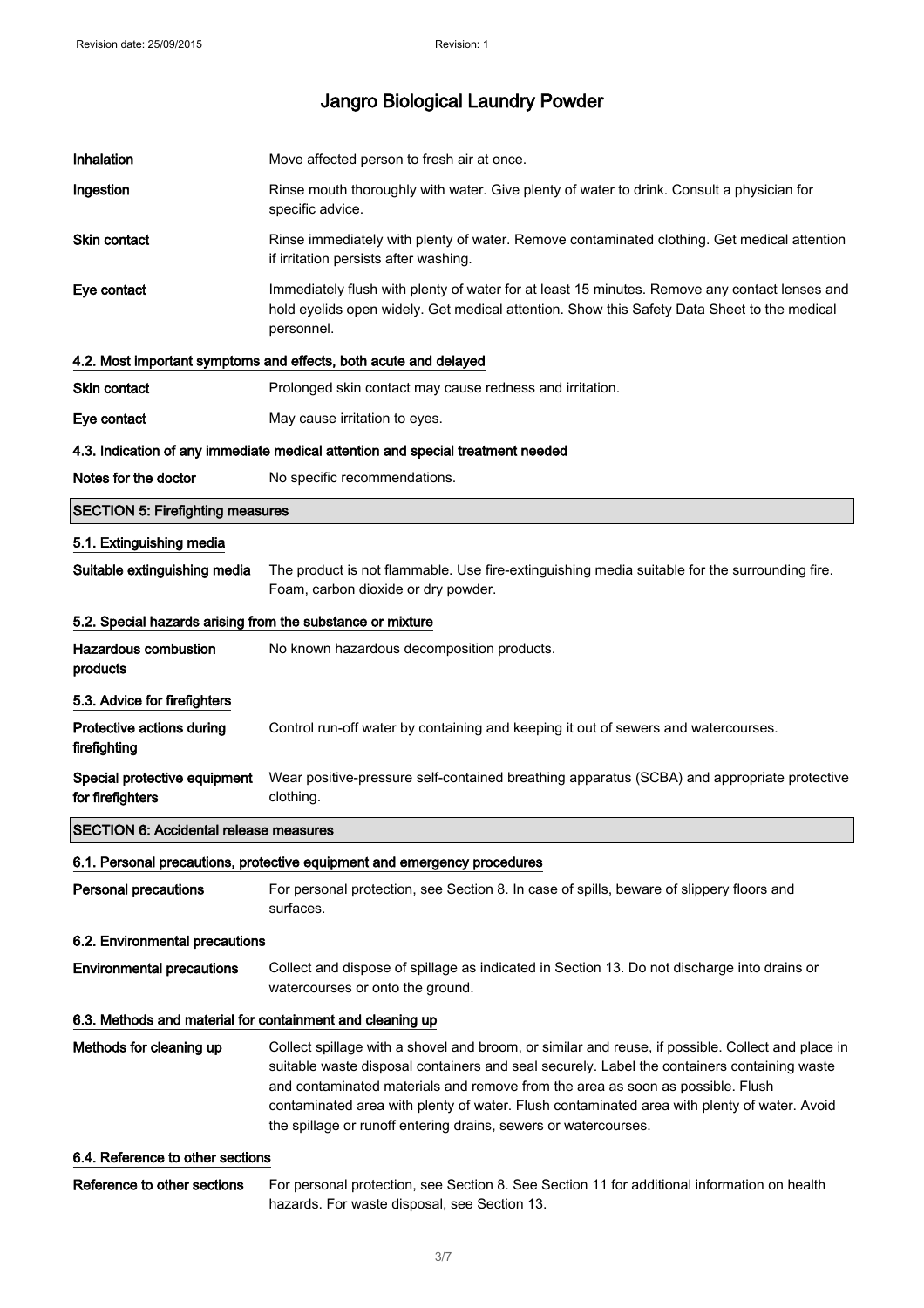| <b>SECTION 7: Handling and storage</b>                  |                                                                                                                                                                                                                                                                                                                                               |
|---------------------------------------------------------|-----------------------------------------------------------------------------------------------------------------------------------------------------------------------------------------------------------------------------------------------------------------------------------------------------------------------------------------------|
| 7.1. Precautions for safe handling                      |                                                                                                                                                                                                                                                                                                                                               |
| <b>Usage precautions</b>                                | Avoid contact with skin and eyes. Wear protective clothing as described in Section 8 of this<br>safety data sheet. Good personal hygiene procedures should be implemented. Wash hands<br>and any other contaminated areas of the body with soap and water before leaving the work<br>site. Do not eat, drink or smoke when using the product. |
|                                                         | 7.2. Conditions for safe storage, including any incompatibilities                                                                                                                                                                                                                                                                             |
| <b>Storage precautions</b>                              | Store in tightly-closed, original container. Keep container dry.                                                                                                                                                                                                                                                                              |
| 7.3. Specific end use(s)                                |                                                                                                                                                                                                                                                                                                                                               |
| Specific end use(s)                                     | The identified uses for this product are detailed in Section 1.2.                                                                                                                                                                                                                                                                             |
| <b>SECTION 8: Exposure Controls/personal protection</b> |                                                                                                                                                                                                                                                                                                                                               |
| 8.1. Control parameters                                 |                                                                                                                                                                                                                                                                                                                                               |
| Ingredient comments                                     | No exposure limits known for ingredient(s).                                                                                                                                                                                                                                                                                                   |
| SODIUM CARBONATE (CAS: 497-19-8)                        |                                                                                                                                                                                                                                                                                                                                               |
| <b>DNEL</b>                                             | Workers - Inhalation; Long term local effects: 10 mg/m <sup>3</sup><br>General population - Inhalation; Long term local effects: 10 mg/m <sup>3</sup>                                                                                                                                                                                         |
| 8.2. Exposure controls                                  |                                                                                                                                                                                                                                                                                                                                               |
| Protective equipment                                    |                                                                                                                                                                                                                                                                                                                                               |
|                                                         |                                                                                                                                                                                                                                                                                                                                               |
| Appropriate engineering<br>controls                     | Provide adequate ventilation.                                                                                                                                                                                                                                                                                                                 |
| Eye/face protection                                     | Eye protection not normally required.                                                                                                                                                                                                                                                                                                         |
| Hand protection                                         | Chemical-resistant, impervious gloves complying with an approved standard should be worn if<br>a risk assessment indicates skin contact is possible. It is recommended that gloves are made<br>of the following material: Polyvinyl chloride (PVC). Rubber (natural, latex). Simple Design for<br>minimal risk.                               |
| Other skin and body<br>protection                       | Wear appropriate clothing to prevent repeated or prolonged skin contact.                                                                                                                                                                                                                                                                      |
| Hygiene measures                                        | When using do not eat, drink or smoke. Good personal hygiene procedures should be<br>implemented. Wash hands and any other contaminated areas of the body with soap and<br>water before leaving the work site. Use appropriate skin cream to prevent drying of skin.                                                                          |
| <b>Respiratory protection</b>                           | Respiratory protection not required.                                                                                                                                                                                                                                                                                                          |
| <b>Environmental exposure</b><br>controls               | Avoid release to the environment. Users should be aware of environmental considerations<br>and their duties under the environmental protection act. Further information may be found on<br>Government websites: www.dti.gov.uk/access/index/htm and www.envirowise.gov.uk.                                                                    |

### SECTION 9: Physical and Chemical Properties

### 9.1. Information on basic physical and chemical properties

### Appearance Powder.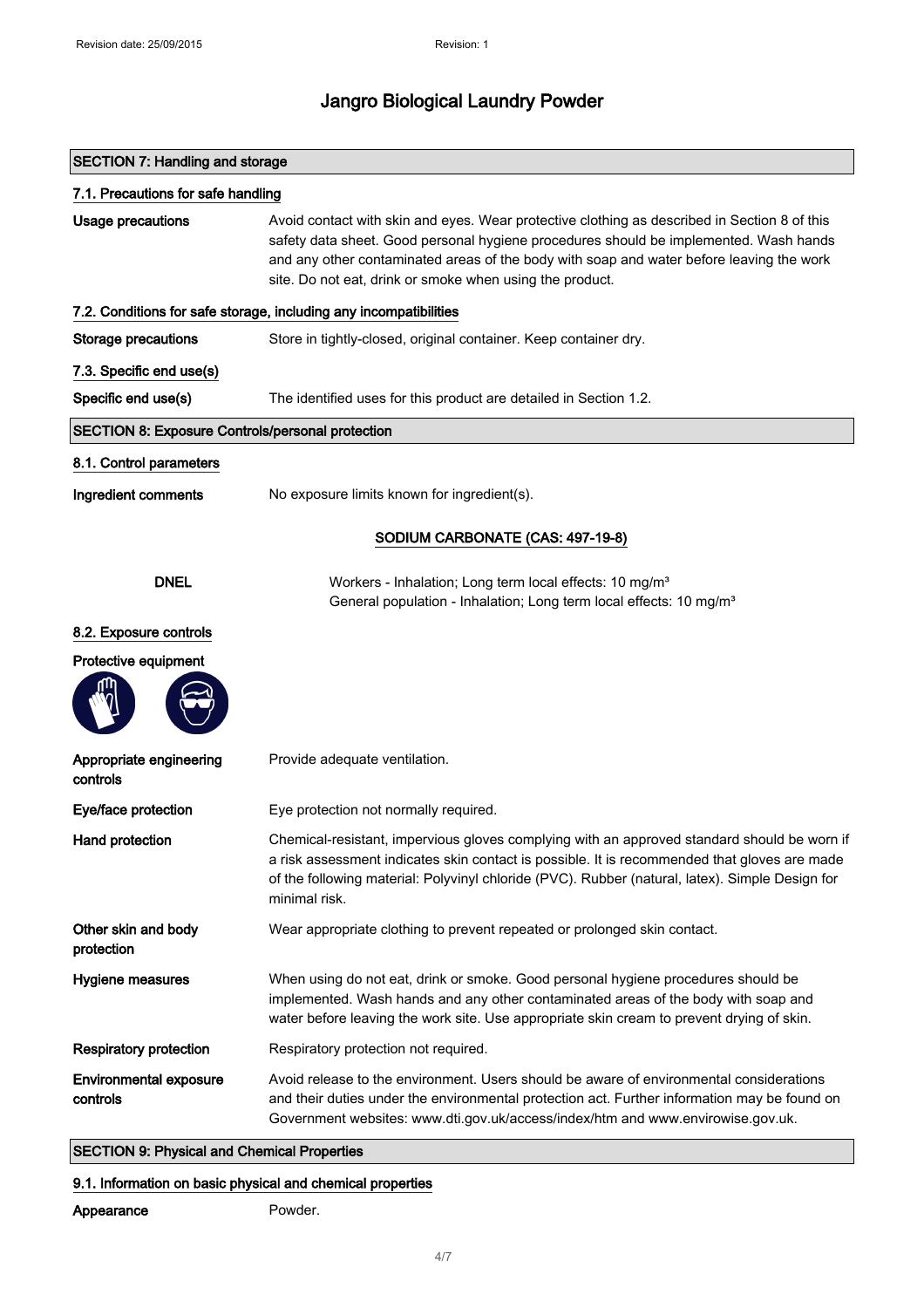| Colour                                   | White with blue speckles                                                                                            |
|------------------------------------------|---------------------------------------------------------------------------------------------------------------------|
| Odour                                    | Perfumed.                                                                                                           |
| <b>Odour threshold</b>                   | Not applicable. Not applicable.                                                                                     |
| pH                                       | pH (diluted solution): 10.0 - 10.4 1%                                                                               |
| <b>Melting point</b>                     | Not applicable.                                                                                                     |
| Initial boiling point and range          | Not applicable.                                                                                                     |
| Flash point                              | Not applicable.                                                                                                     |
| <b>Evaporation rate</b>                  | Not determined.                                                                                                     |
| <b>Evaporation factor</b>                | Not applicable.                                                                                                     |
| Vapour pressure                          | Not determined.                                                                                                     |
| Vapour density                           | Not determined.                                                                                                     |
| <b>Relative density</b>                  | Not applicable. @ @ 20°C                                                                                            |
| <b>Bulk density</b>                      | 0.750 - 0.850 kg/l                                                                                                  |
| Solubility(ies)                          | Not applicable. Soluble in water.                                                                                   |
| Auto-ignition temperature                | Not applicable.                                                                                                     |
| <b>Decomposition Temperature</b>         | Not applicable.                                                                                                     |
| <b>Viscosity</b>                         | Not determined.                                                                                                     |
| <b>Explosive properties</b>              | Not applicable                                                                                                      |
| <b>Oxidising properties</b>              | Not applicable.                                                                                                     |
| 9.2. Other information                   |                                                                                                                     |
| Other information                        | Not relevant.                                                                                                       |
| SECTION 10: Stability and reactivity     |                                                                                                                     |
| 10.1. Reactivity                         |                                                                                                                     |
| Reactivity                               | There are no known reactivity hazards associated with this product.                                                 |
| 10.2. Chemical stability                 |                                                                                                                     |
| <b>Stability</b>                         | Stable at normal ambient temperatures.                                                                              |
| 10.3. Possibility of hazardous reactions |                                                                                                                     |
| Possibility of hazardous<br>reactions    | Not applicable.                                                                                                     |
| 10.4. Conditions to avoid                |                                                                                                                     |
| Conditions to avoid                      | Not relevant.                                                                                                       |
| 10.5. Incompatible materials             |                                                                                                                     |
| Materials to avoid                       | No specific material or group of materials is likely to react with the product to produce a<br>hazardous situation. |
| 10.6. Hazardous decomposition products   |                                                                                                                     |
| Hazardous decomposition<br>products      | No known hazardous decomposition products.                                                                          |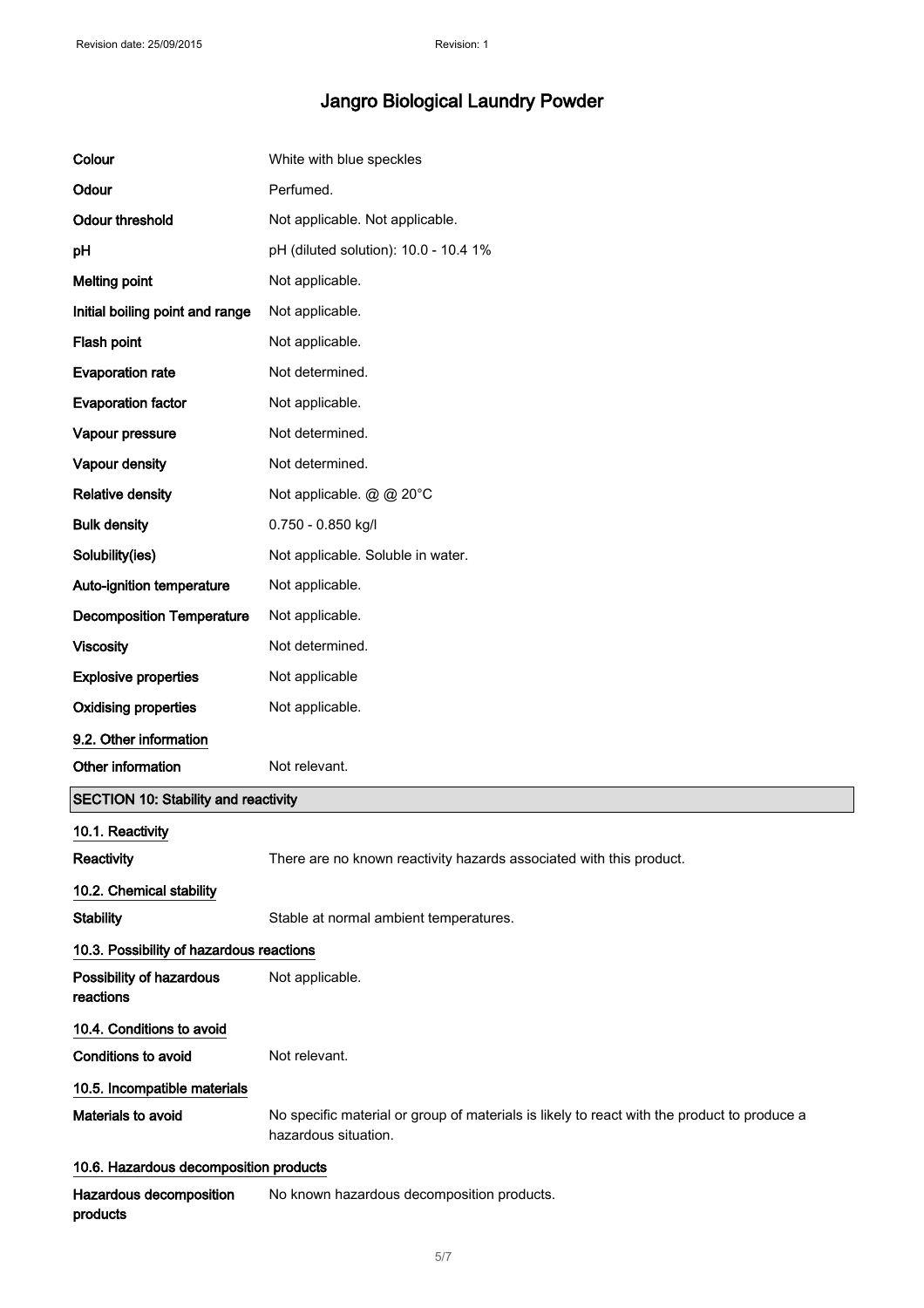### SECTION 11: Toxicological information

Air transport notes Mot classified.

| 11.1. Information on toxicological effects |                                                                                                                                                                                                                                                                                                                                                                                                                                                      |  |
|--------------------------------------------|------------------------------------------------------------------------------------------------------------------------------------------------------------------------------------------------------------------------------------------------------------------------------------------------------------------------------------------------------------------------------------------------------------------------------------------------------|--|
| Acute toxicity - oral                      |                                                                                                                                                                                                                                                                                                                                                                                                                                                      |  |
| ATE oral (mg/kg)                           | 10,000.0                                                                                                                                                                                                                                                                                                                                                                                                                                             |  |
|                                            |                                                                                                                                                                                                                                                                                                                                                                                                                                                      |  |
| <b>General information</b>                 | This product has low toxicity.                                                                                                                                                                                                                                                                                                                                                                                                                       |  |
| Ingestion                                  | May cause irritation. Symptoms following overexposure may include the following: Stomach<br>pain. Nausea, vomiting. Diarrhoea.                                                                                                                                                                                                                                                                                                                       |  |
| <b>Skin contact</b>                        | Skin irritation should not occur when used as recommended. Prolonged and frequent contact<br>may cause redness and irritation.                                                                                                                                                                                                                                                                                                                       |  |
| Eye contact                                | May cause irritation to eyes.                                                                                                                                                                                                                                                                                                                                                                                                                        |  |
| <b>SECTION 12: Ecological Information</b>  |                                                                                                                                                                                                                                                                                                                                                                                                                                                      |  |
| 12.1. Toxicity                             |                                                                                                                                                                                                                                                                                                                                                                                                                                                      |  |
| <b>Toxicity</b>                            | The product is not expected to be toxic to aquatic organisms.                                                                                                                                                                                                                                                                                                                                                                                        |  |
| 12.2. Persistence and degradability        |                                                                                                                                                                                                                                                                                                                                                                                                                                                      |  |
| Persistence and degradability              | There are no data on the degradability of this product. The surfactant(s) contained in this<br>product complies(comply) with the biodegradability criteria as laid down in Regulation (EC)<br>No. 648/2004 on detergents. Data to support this assertion are held at the disposal of the<br>competent authorities of the Member States and will be made available to them at their direct<br>request, or at the request of a detergent manufacturer. |  |
| 12.3. Bioaccumulative potential            |                                                                                                                                                                                                                                                                                                                                                                                                                                                      |  |
| <b>Bioaccumulative potential</b>           | The product is not bioaccumulating.                                                                                                                                                                                                                                                                                                                                                                                                                  |  |
| 12.4. Mobility in soil                     |                                                                                                                                                                                                                                                                                                                                                                                                                                                      |  |
| <b>Mobility</b>                            | The product is water-soluble and may spread in water systems.                                                                                                                                                                                                                                                                                                                                                                                        |  |
| 12.5. Results of PBT and vPvB assessment   |                                                                                                                                                                                                                                                                                                                                                                                                                                                      |  |
| Results of PBT and vPvB<br>assessment      | This product does not contain any substances classified as PBT or vPvB.                                                                                                                                                                                                                                                                                                                                                                              |  |
| 12.6. Other adverse effects                |                                                                                                                                                                                                                                                                                                                                                                                                                                                      |  |
| Other adverse effects                      | None known.                                                                                                                                                                                                                                                                                                                                                                                                                                          |  |
| <b>SECTION 13: Disposal considerations</b> |                                                                                                                                                                                                                                                                                                                                                                                                                                                      |  |
| 13.1. Waste treatment methods              |                                                                                                                                                                                                                                                                                                                                                                                                                                                      |  |
| <b>General information</b>                 | Do not discharge into drains or watercourses or onto the ground.                                                                                                                                                                                                                                                                                                                                                                                     |  |
| <b>Disposal methods</b>                    | Packaging is recyclable. Residues and empty containers should be taken care of as<br>hazardous waste according to local and national provisions.                                                                                                                                                                                                                                                                                                     |  |
| <b>SECTION 14: Transport information</b>   |                                                                                                                                                                                                                                                                                                                                                                                                                                                      |  |
| Road transport notes                       | Not classified.                                                                                                                                                                                                                                                                                                                                                                                                                                      |  |
| Rail transport notes                       | Not classified.                                                                                                                                                                                                                                                                                                                                                                                                                                      |  |
| Sea transport notes                        | Not classified.                                                                                                                                                                                                                                                                                                                                                                                                                                      |  |